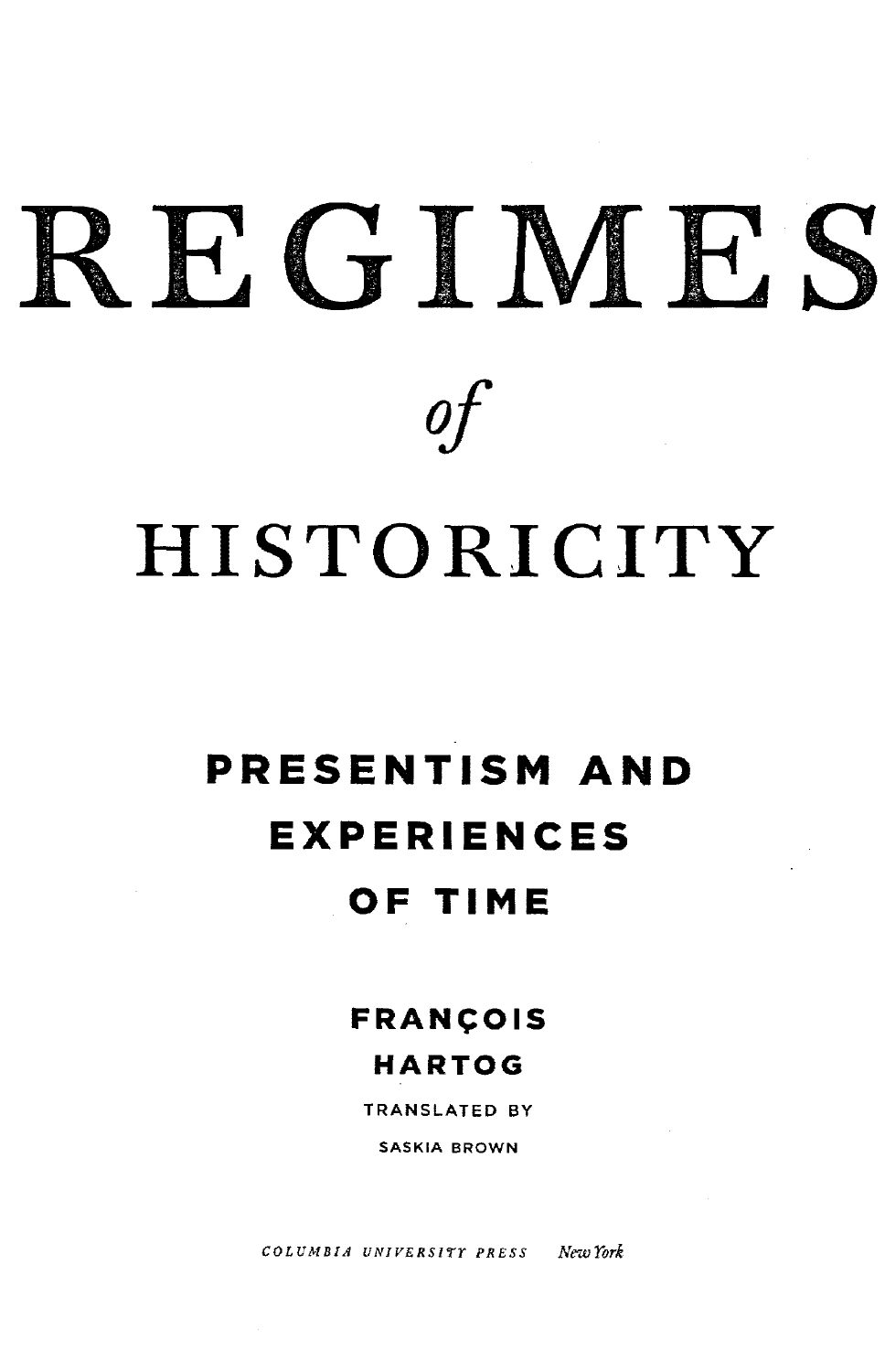### **CONTENTS**

*Presentism: Stopgap or New State? xiii*

Introduction: Orders of Time and Regimes of Historicity I

Gaps 3

From the Pacific to Berlin 7

Universal Histories 11

Regimes of Historicity 15

#### **ORDERS OF TIME 1 21**

I. Making History: Sahlins's Islands 23

The Heroic Regime 28

From Myth to Event 32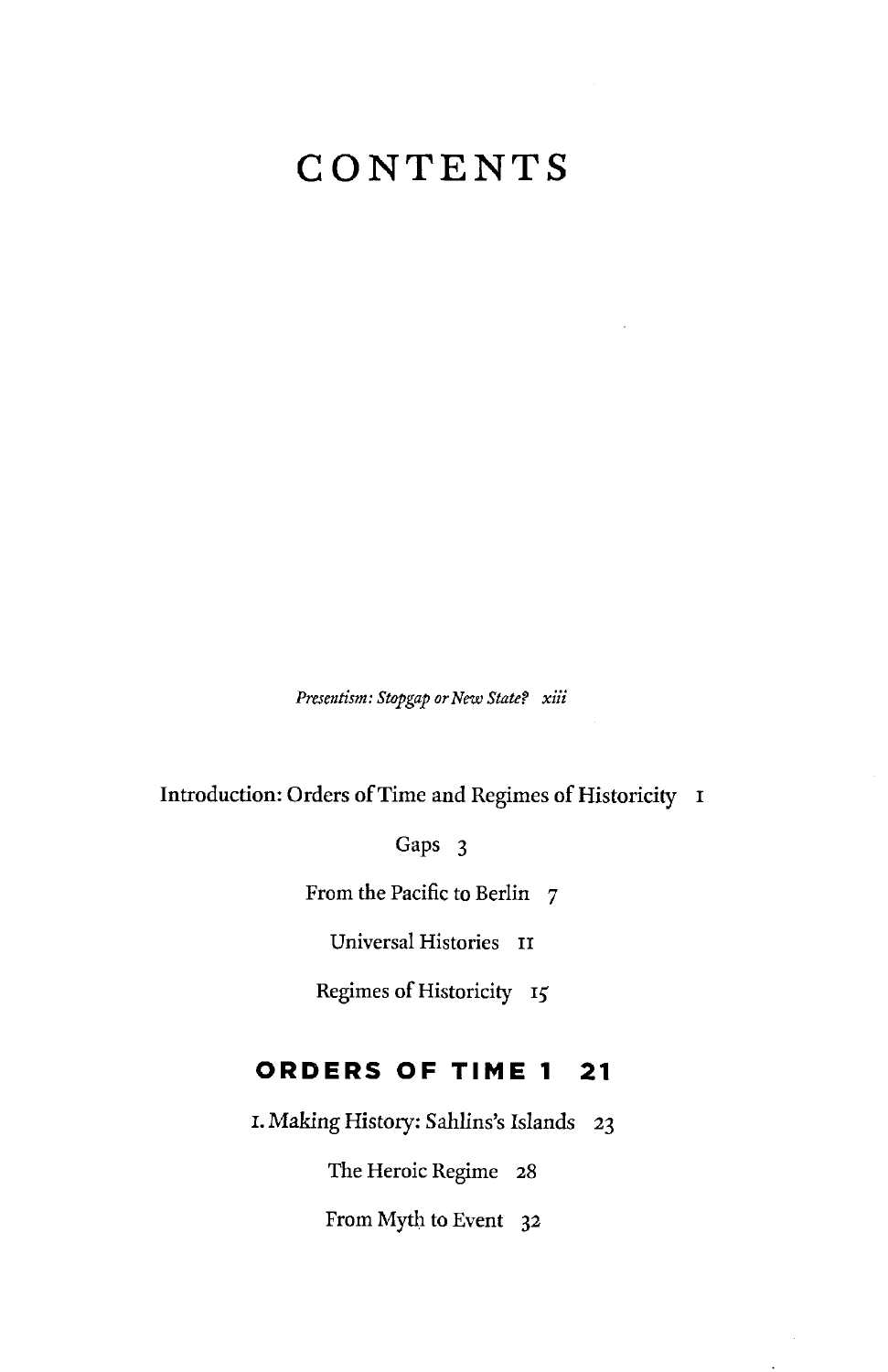#### X CONTENTS

Working Misunderstandings: From Event to Myth 34

Anthropology and Forms of Temporality 38

2. From Odysseus's Tears to Augustine's Meditations 41

Each Day Is the First Day 41

Odysseus's Tears 46

The Sirens' Call to Oblivion 52

Odysseus Has Not Read Augustine 55

3. Chateaubriand, Between Old and New Regimes of Historicity 65

The Young Chateaubriand's Journey 66

*Historia magistra vitae* 72

The American Trunk 77

The Experience of Time 79

The Time of Traveling and Time in the *Travels* 81

Ruins 89

#### **ORDERS OF TIME 2 97**

4. Memory, History, and the Present 101

The Modern Regime's Crises 104

The Rise of Presentism 107

The Fault Lines of the Present 114

Memory and History 120

National Histories 131

Commemorations 141

The Moment of the *Lieux de mémoire* 143